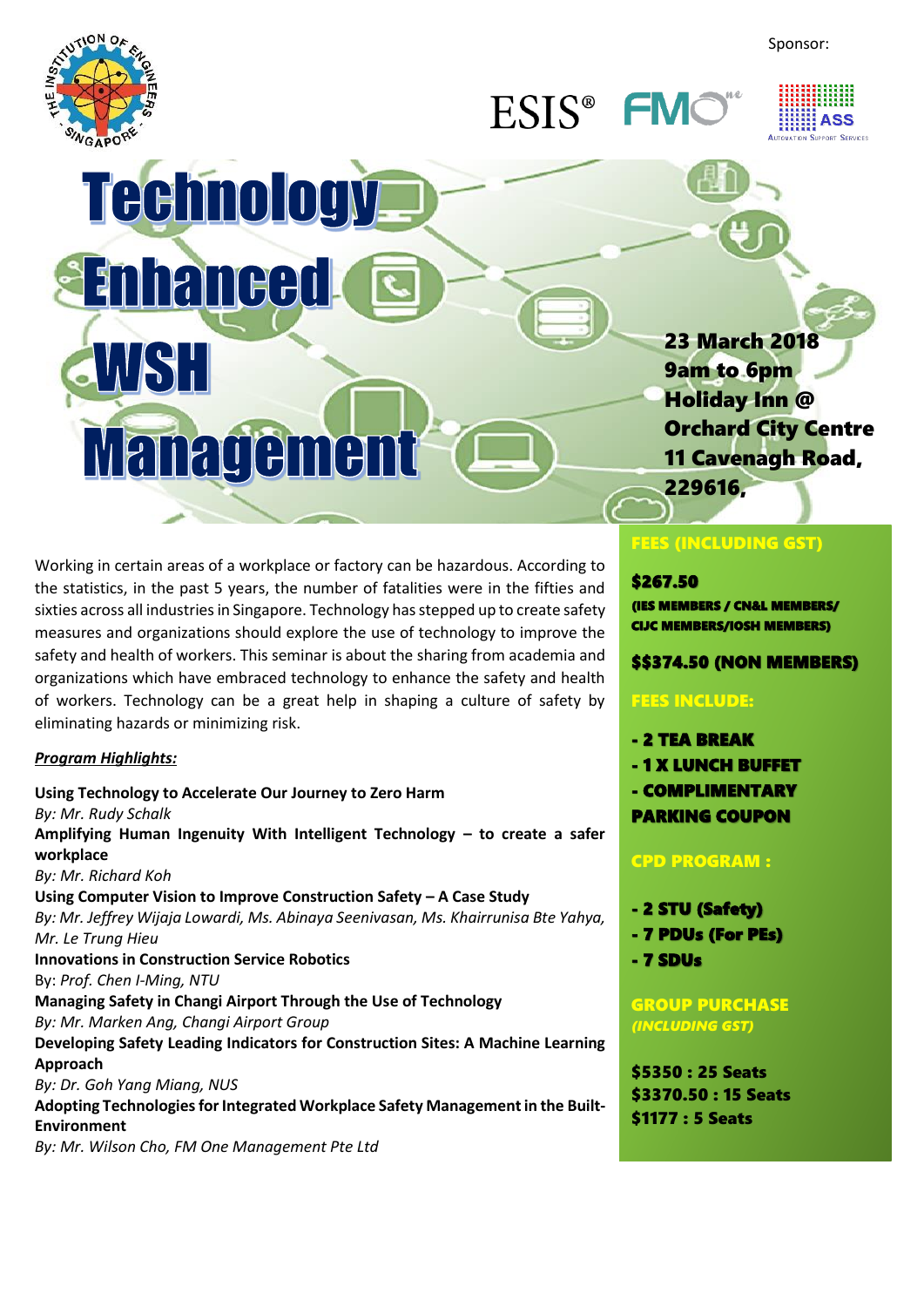### **USING TECHNOLOGY TO ACCELERATE OUR JOURNEY TO ZERO HARM**



Technology-led innovation is in Rolls-Royce's DNA. By investing in tomorrow's technology, continuing to focus on engineering excellence and creating a culture of innovation, Rolls-Royce is shaping the future of power.

In this presentation, we will share an insight into our journey to build a factory of the future by using technology to transform the way we work. Through smart manufacturing processes we're able to reach our goal of zero harm to health, people and the environment faster.

Mr. Rudy Schalk is currently Director of RR @NTU Corporate Laboratory for Rolls-Royce. A silicon valley native, Rudy has more than 25 years of experience in technology development and commercialisation. This includes starting and running several companies in the US, leading various research collaborations with the likes of Stanford University, and The Ohio State Universities, together with roles working with industry including Lockheed Martin, Flextronics, Xiaomi & Google. Over the past decade Rudy has served as a Director and held P&L responsibility for several business units at Flextronics in Singapore and the USA. In Singapore, Rudy has been involved in technology development for the past seven years, interfacing with organisations such as ETPL, IPI and IDA. Rudy holds an Adjunct faculty appointment at Nanyang Technological University.

#### **AMPLIFYING HUMAN INGENUITY WITH INTELLIGENT TECHNOLOGY – TO CREATE A SAFER WORKPLACE**



When you look back at the achievements that have advanced our world, you discover they were all driven by human ingenuity. It's what inspires us to learn. To create. To explore. Human ingenuity is what pushes us to go further and see things differently. Microsoft is driving AI advances in fields including computer vision, speech recognition, machine reading, natural and language processing. Richard, CTO of Microsoft Singapore, will be showing how these intelligent technologies are empowering workplace safety processes

**MR. RICHARD KOH**, graduated from the National University of Singapore with a Bachelor's of Science in Computer Science & Information Systems, is the chief technology officer of Microsoft Singapore. In this role, he is responsible for engaging with key executive leaders across government, industry and academia; bringing in the macro technology landscape; and helping customers leverage technology innovations for their digital transformation. His focus areas include guiding technology policies, standards, legal and regulatory matters, as well as security, privacy and compliance decisions.

Prior to joining Microsoft, he was the senior director for Emerging Businesses & Strategy under Group Enterprise at Singtel. There, he led a team of intrapreneurs, products managers, product marketers, architects, and engineers to catalyse new businesses, products and platforms in Cloud services, the Internet of Things, machine to machine, education and healthcare.

Earlier on in his career, Richard spearheaded Emerging Markets strategy for Microsoft Operations as the operations team unit lead based in Singapore. And in Redmond, Washington, he led product teams as director of technical product management in Microsoft's Office, Servers & Tools, as well as telecommunication solutions businesses, which led him to be part of the founding product team for Microsoft's flagship productivity suite – Office 365.

#### **USING COMPUTER VISION TO IMPROVE CONSTRUCTION SAFETY – A CASE STUDY**

In this presentation, you will be introduced to computer vision and how it can help to solve common workplace safety issues in the construction industry. Using Microsoft Azure and Shimizu's work site as a case study, demonstration will be shown how it can detect the usage of helmet and nearby hazard when machinery is in use. We will also touch on future implementation of computer vision in the construction industry. Lastly, we will end off with what we have learnt and the challenges faced during this project.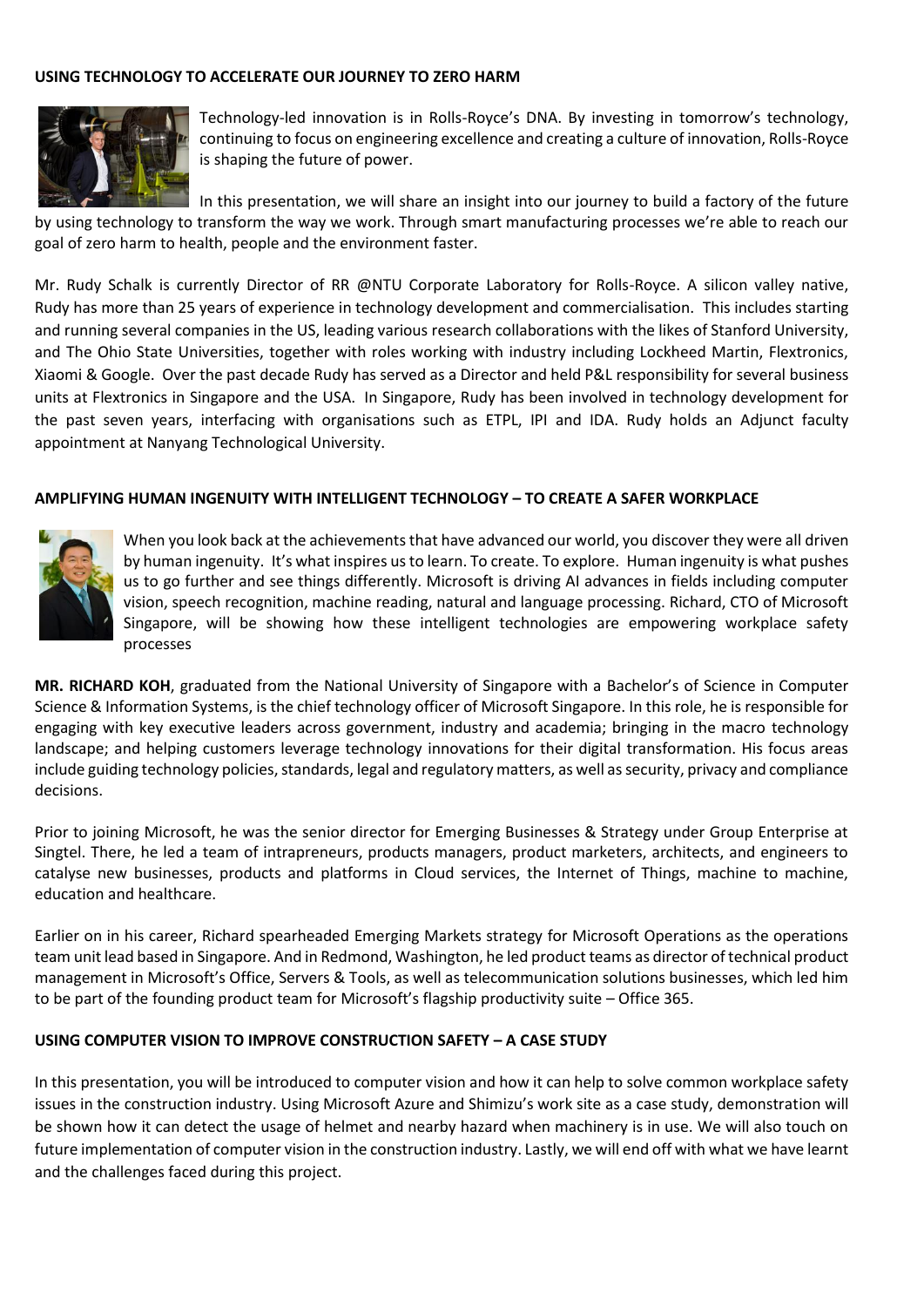Four students from National University of Singapore (NUS)'s School of Computing, and School of Design and Environment will be doing a short presentation on how computer vision can help improve construction safety. The idea of applying computer vision using a local case study was formed when we came across a Workplace Safety Demonstration using Microsoft Azure. We embark on this project in collaboration with Microsoft and Shimizu Corporation Singapore. With this presentation, the team aim to highlight the capability of computer vision and encourage the adoption of computer vision to tackle more complicated workplace safety issues in the future.

#### **INNOVATIONS IN CONSTRUCTION SERVICE ROBOTICS**



In this talk, several construction robotics projects carried out in NTU will be introduced, such as High-rise spray painting robot (Pictobot), and Building quality assessment robot (Quicabot). With new actuators, low cost sensors, and open source robotics software, infrastructure robots represent a new breed of intelligent systems that help the society to overcome manpower shortage and ageing workforce issues.

These projects are examples of user-led and user-inspired robotics R&D effort led by government agencies, universities, research institutions, and industrial alliance of local and overseas robotics and construction machinery manufacturers, start-up companies, and system integrators. The ultimate goal is to strengthen the robotics R&D capability in Singapore and to foster a robotics industry and the ecosystem that transform Singapore into a Smart Nation.

**PROFESSOR I-MING CHEN** is an internationally renowned robotics researcher. He received the B.S. degree from National Taiwan University in 1986, and M.S. and Ph.D. degrees from California Institute of Technology, Pasadena, CA in 1989 and 1994 respectively. He has been with the School of Mechanical and Aerospace Engineering of Nanyang Technological University (NTU) in Singapore since 1995. He is currently Director of Robotics Research Centre and also Director of Intelligent Systems Center in NTU. Professor Chen also acts as the Deputy Program Manager of A\*STAR SERC Industrial Robotics Program to coordinate project and activities under this multi-institutional program involving NTU, NUS, SIMTech, A\*STAR I2R and SUTD. He is a member of the Robotics Task Force 2014 under the National Research Foundation which is responsible for Singapore's strategic R&D plan in future robotics. His research interests are in wearable devices, human-robot interaction and industrial automation. Professor Chen is Fellow of IEEE and Fellow of ASME, General Chairman of 2017 IEEE International Conference on Robotics and Automation (ICRA 2017) in Singapore.

#### **MANAGING SAFETY IN CHANGI AIRPORT THROUGH THE USE OF TECHNOLOGY**



The presentation will touch on the background of Changi's developmental works highlighting the different kind of works and how we managed safety from the start. The presentation will then touch on our challenges and how we evolved our theoretical model for safety oversight. The presentation will also talk about our journey in managing and countering risks in Changi Airport through the implementation of various controls measures including leveraging on latest technology. Lastly, the presentation will talk about the results and achievements of our efforts so far.

**MR. MARKEN ANG SZE CHING** is an Associate General Manager with the Changi East Safety Team. He has a BEng (Hons) in Electronics & Electrical Engineering from the University of Salford (United Kingdom) and a MSc in Safety Health & Environmental Technology from the National University of Singapore. Marken brings with him more than a decade of WSH experience and prior to joining Changi Airport Group, Marken had served in various positions in the Ministry of Manpower and Keppel Group. Having worked with both public and private organizations on WSH & HSE matters, Marken is equipped with a balanced viewpoint of practical safety which translate into safe production. Marken understands the WSH requirements of the law having led a team of inspectors covering general factories to construction projects. He has also investigated fatal incidents and dangerous occurrences where organizations were successfully prosecuted due to contravention of WSH laws and requirements.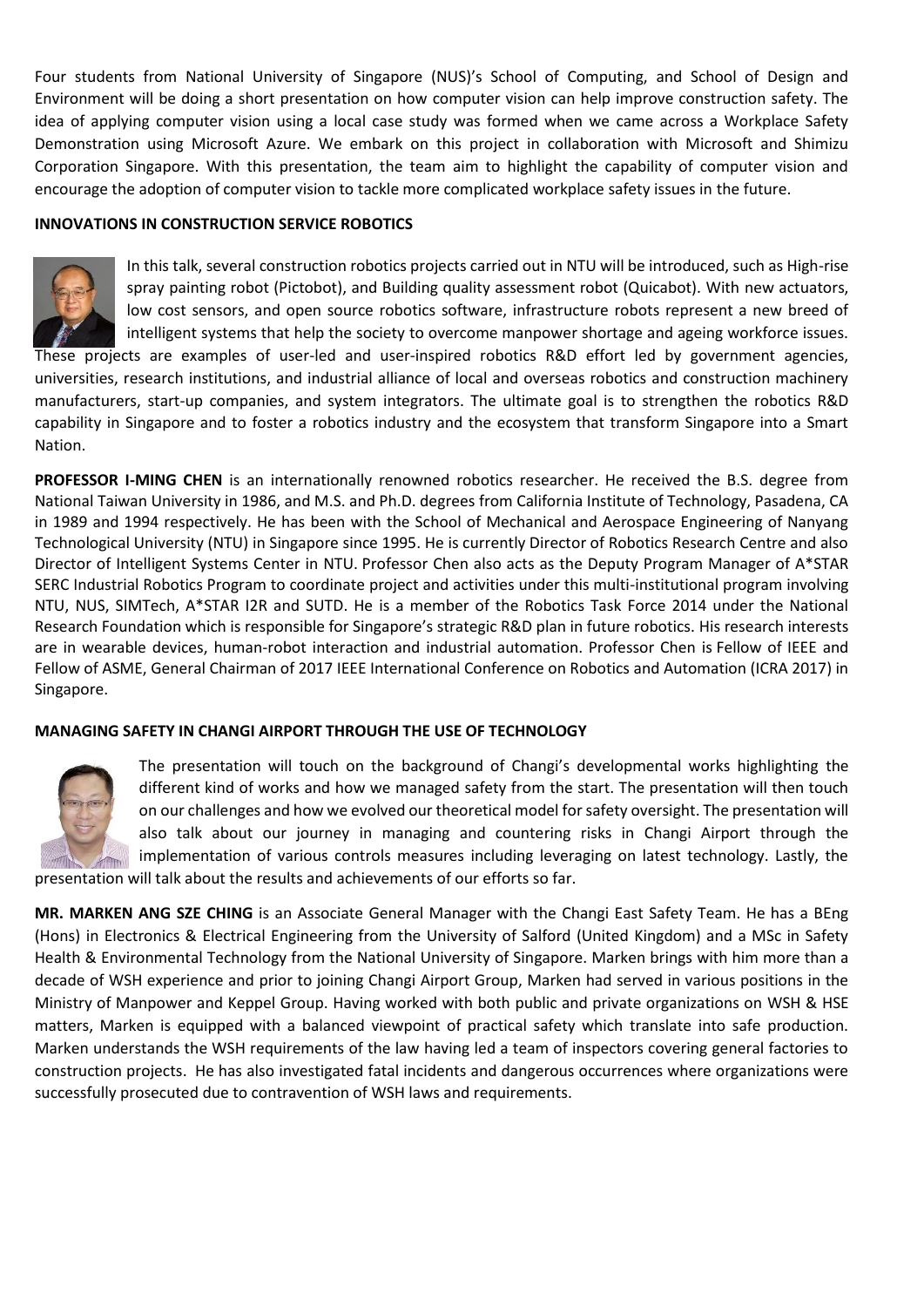#### **DEVELOPING SAFETY LEADING INDICATORS FOR CONSTRUCTION SITES: A MACHINE LEARNING APPROACH**



The construction industry is one of the most dangerous industries internationally. To improve the situation, senior managers overseeing portfolios of construction projects need to understand the safety risk levels of their projects so that interventions can be implemented proactively. Safety leading indicators is one way to flag sites that are of higher risk. However, there is a lack of validated leading indicators that can reliably classify sites according to their safety risk levels. On the other hand, despite

the success of machine learning (ML) approaches in other domains, it is not widely utilized in the construction industry, especially in the development of safety leading indicators. This paper presents a ML approach to developing leading indicators that classify sites in accordance to their safety risk in construction projects. This study was guided by the industry-recognized Cross-Industry Standard Process for Data Mining (CRISP-DM) framework and the key types of data used include safety inspection records, accident cases and project-related data. These data were obtained from a large contractor in Singapore and the data were accumulated from year 2010 to 2016. Out of thirty-three input variables (also known as features or independent variables), 13 input variables were selected using a combination of Boruta feature selection technique and decision tree. Five popular machine learning algorithms were then used to train models for prediction of accident occurrence and severity. During validation, Random Forest (RF) provided the best prediction performance. The prediction provided by the RF model can be used as a safety leading indicator of the risk level of a site. It is recommended that the predictive RF model be deployed in construction organizations, especially large public and private developers, contractors and industry associations, to provide monthly forecast of project safety performance, so that pre-emptive inspections and interventions can be implemented in a more targeted manner.

**DR GOH YANG MIANG** is an Associate Professor with the National University of Singapore. He currently leads the Safety and Resilience Research Unit (SaRRU) in the Centre for Project Management and Construction Law. At the same time, he is the Deputy Head (Research) in the Department of Building, NUS. Dr Goh specialises in Workplace Safety and Health (WSH) and risk management. He is appointed as an Honorary Researcher of the Workplace Safety and Health Institute in Singapore (2014-2017). He worked as a senior consultant in the oil and gas industry, Assistant Director (Investigations) at the Singapore Ministry of Manpower, and Senior Lecturer at Curtin University in Western Australia. Dr Goh is an approved Workplace Safety and Health Auditor. He was also a Council Member of the Institution of Engineers Singapore (IES) (2015-2017) and currently co-chairs the IES Health and Safety Engineering Technical Committee.

#### **ADOPTING TECHNOLOGIES FOR INTEGRATED WORKPLACE SAFETY MANAGEMENT IN THE BUILT-ENVIRONMENT**



The landscape of workplace management has been changing rapidly with the emerging set of technologies like the Internet-of-Things (IoT). More organisations are now pushing for digital transformation and automation to improve workplace efficiency, productivity, flexibility and mobility. These technology-driven workplace changes will continue to spread and accelerate at a rapid pace in future. This workshop provides an overview of the benefits and impact of such workplace trends and the potential applications in the integrated workplace safety management domain.

**MR. WILSON CHO** is a spring-certified practising management consultant and crisis management certified expert with over 20 years of experience covering the construction, financial, oil & gas and built-environment industries in Asia Pacific.

He has established FM One Management Pte Ltd, a company that offers innovative solutions to digitize, converge and to simplify management of living and working space, with a vision to be the leading and preferred provider for Internetof-Everything (IoE).

He has led the successful implementation of multi-million complex intelligent building management and global security system projects as well as the development and implementation of integrated safety app solutions and management programmes.

Mr. Cho is a management committee member of the Singapore Fire Safety Managers' Association Singapore and the past Professional Development Chairman of International Facility Management Association (Singapore Chapter).